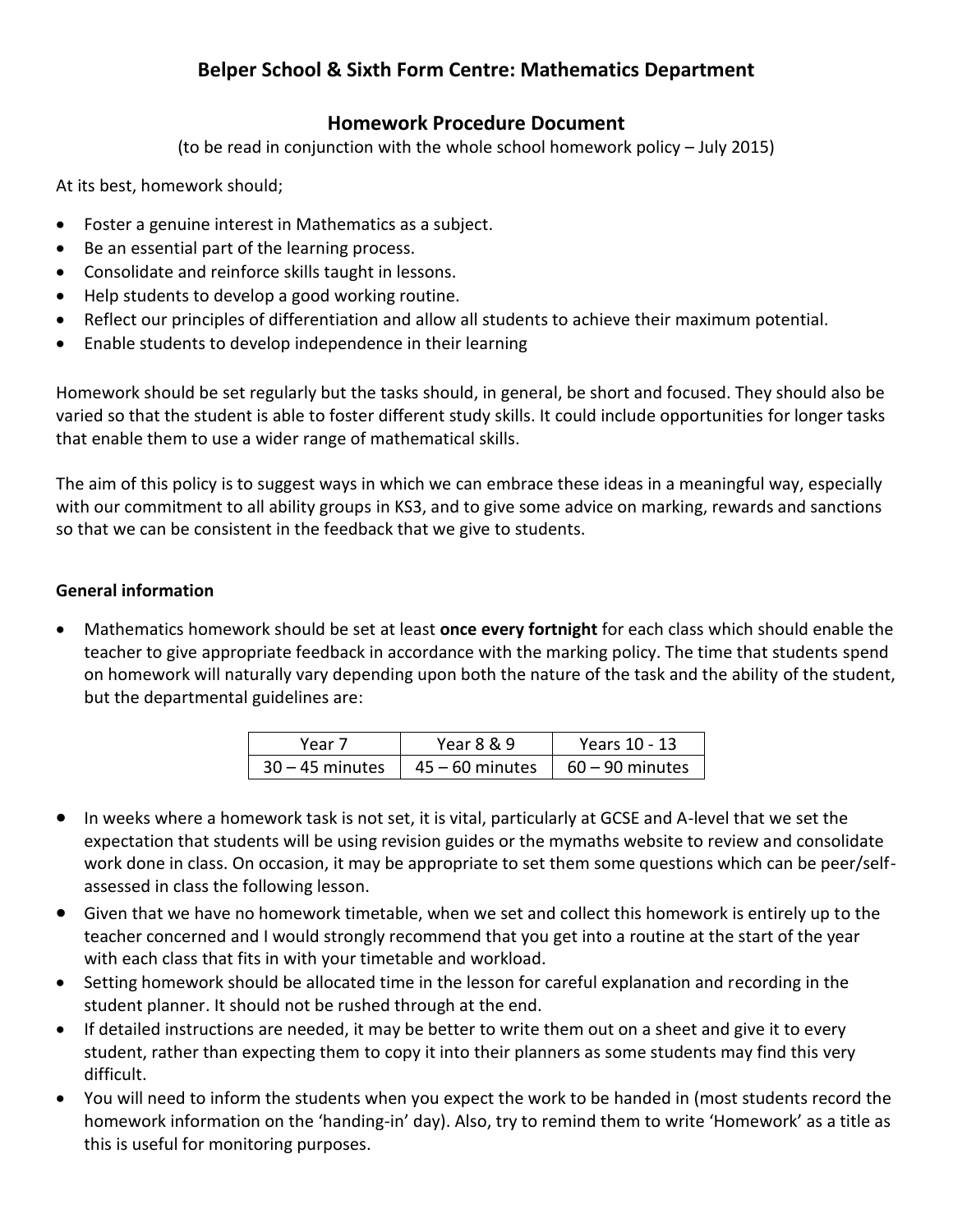- It is usual practice whenever possible to leave at least one lesson in between setting and collecting the homework to give students the chance to speak to you about any problems.
- The dates on which you set homework should be recorded in your own (electronic) markbook so that you have your own record of what you have set in case of any queries from Heads of Year or the Leadership Group. It can also be useful as a check on students who may have been absent. Parents will also ask you about the frequency with which you set homework, especially at consultation evenings, although this is less likely if you try to ensure students always write their homework down.

#### **Homework tasks**

We tend to think of homework as a written exercise and whilst this is perfectly acceptable, it can lead to excess marking and become routine for the student. In this section I have tried to give some suggestions both for standard written tasks and alternative tasks which would bring more variety into homework assignments and could lead to some interesting discussions in follow-up lessons!

- Two or three different worksheets set at different ability levels (but not necessarily on the same topic) with questions that consolidate work done in class, enabling you to assess each student's progress on a particular topic. Students should either be given the appropriate sheet or be encouraged to choose a sheet that will enable them to perform at their best.
- One, clearly differentiated worksheet with a large range of questions on a particular topic. Students should be encouraged to attempt certain questions and perhaps setting time guidelines could be useful for some students! Again, the questions should enable you to assess how well a student has progressed on that topic.
- Revision questions to help them to prepare for tests or GCSE/A-level examinations.
- **\*** Working on a recommended website e.g. [www.mymaths.co.uk](http://www.mymaths.co.uk/)
- ❖ A learning homework, where students have to commit facts to memory or consolidate techniques that have already been worked on in class. This could be used in many different topic areas, some examples being:
	- Number sets. Ask them to learn definitions/examples of primes, squares, cubes, triangular numbers, etc.
	- Area formulae for different shapes e.g. triangle, trapezium, circle, etc.
	- Angle facts. Could include angles in lines and/or polygons.
	- How to add/multiply/divide two fractions.
	- How to construct a perpendicular bisector.
	- Fraction/decimal/%. Give them a table of some key conversions such as:

| Fraction | Decimal | Percentage |
|----------|---------|------------|
| 10       | 0.1     | 10         |
|          | 0.2     | 20         |
|          | 0.25    | 25         |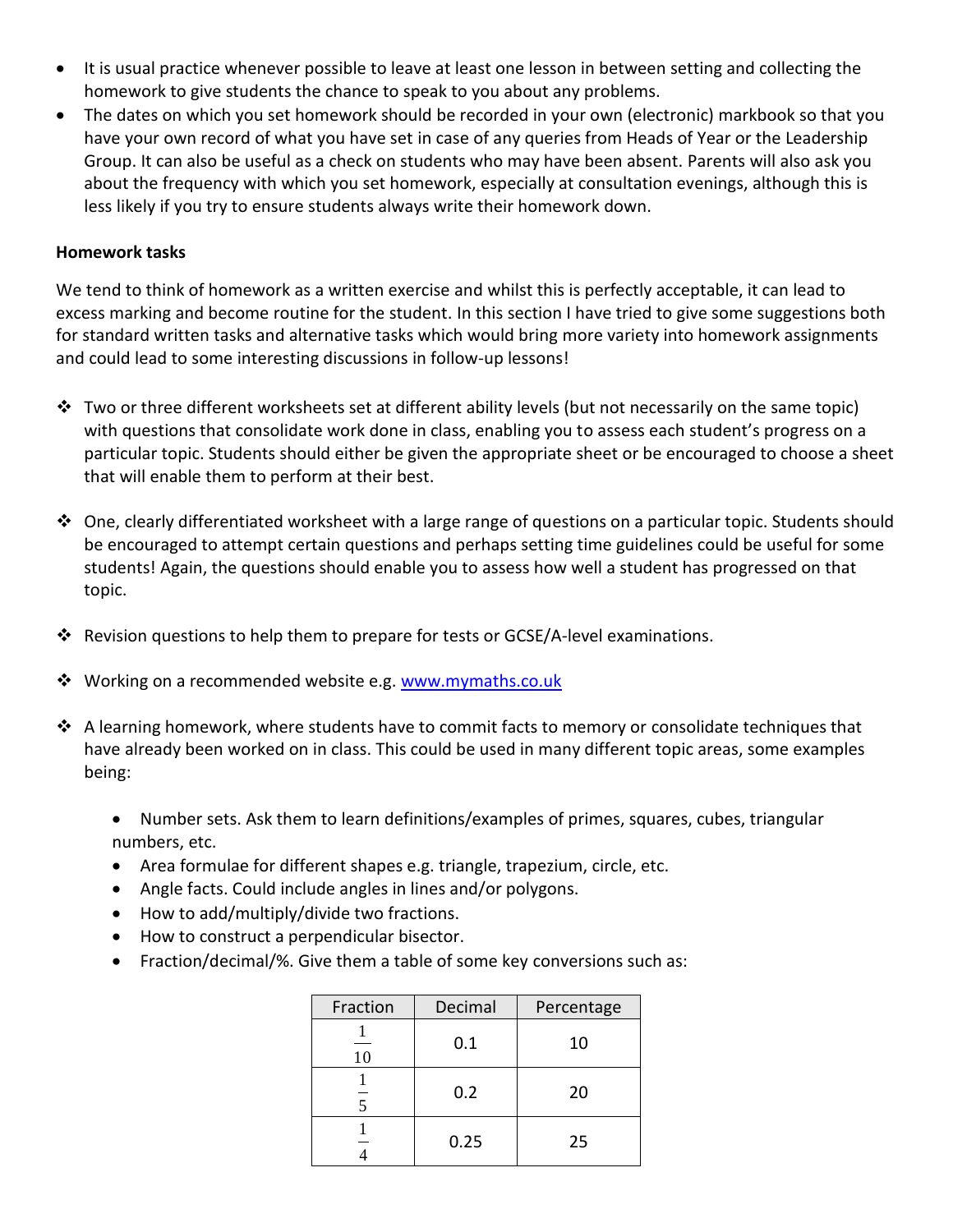Obviously, this would need to be followed up next lesson, possibly in a starter activity or maybe a discussion about their approach to the task – they could learn a lot from each other's methods. You could even consider asking them to do a self- assessment about how useful they felt the exercise was!

 $\triangle$  A short puzzle, which should be presented in an open-ended fashion, where students are expected to investigate a mathematical situation and write down their findings. I would recommend that in the following lesson students are asked to share their results with the class, which would hopefully promote a useful discussion about the overall solution.

 There are lots of these problems in magazines in the Maths 'library' in the office and I would suggest looking at the Maths challenge papers too. The internet naturally has lots of different possibilities – you just need to find some that interest you! I suggest you look at [www.nrich.math.org.uk](http://www.nrich.math.org.uk/) for starters! Some examples might be:

- A 5-pint jug, a 3-pint jug and a load of water! How could you get **exactly** 4 pints of water?
- How many of the numbers from1 to 20 can you make using four 4's?
- Totals of squares, rectangles, etc on a 1-100 square
- If the sum of two numbers is 17, what is the greatest product they could have? What if there was 3 numbers?
- How many diagonals are there on a hexagon? Octagon? Decagon? Can you generalise it for an nsided polygon?
- $\clubsuit$  A research task, where students need to find out information about a particular topic or perhaps collect some data to use in the next lesson. Some examples might be:
	- Find out about  $\pi$ , Fibonacci numbers, etc
	- Use the Internet to look up famous mathematical figures such as Pythagoras, Euler, etc.
	- Choose a page and make a tally chart to show the number of letters in each of the first 50 words.
	- Throw three coins 40 times and record how many times each different outcome occurs.
- Information posters or 'decorative' mathematical diagrams can be a really useful homework to set as it will generate display work for your classroom and it should enable all students to produce something in line with their ability. This could be used in almost any topic, but some typical examples include:
	- Design a co-ordinate diagram using 2 (or 4) quadrants.
	- Create a diagram from the pieces of a tangram that was designed in class.
	- Produce a display piece illustrating one of the four different geometrical transformations.
	- Do a sheet explaining reflective and rotational symmetry.
	- Explain the difference between decimal places and significant figures when making approximations.
- $\clubsuit$  Writing up project work to put in their student folios can be a good use of homework time but only if it follows on naturally from the work done in class. I would recommend setting specific targets such as drafting a plan of their work or collecting results from their diagrams or even trying to figure out a relationship from a table of results.